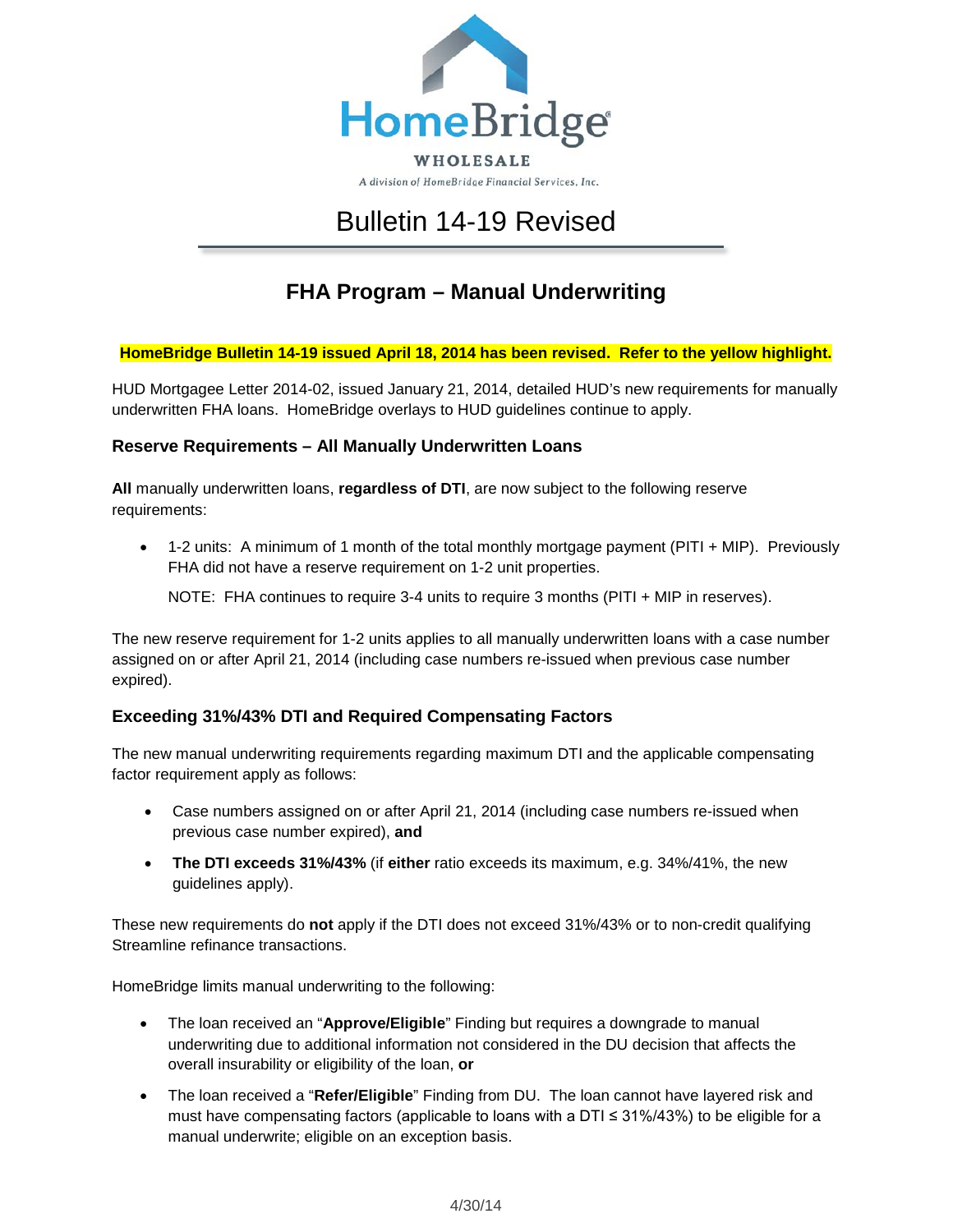NOTE: The compensating factor requirements for exceeding the maximum DTI in this Bulletin **do not apply** to loans where the borrower's credit score is 580-619, borrowers with insufficient credit **or** none of the borrowers have a credit score as the maximum DTI for both is 31%/43%. The new reserve requirements **do apply to all manual underwrites regardless of DTI.**

#### **Minimum Decision Credit Score**

As a reminder, when determining the minimum decision credit score for the loan and there are multiple borrowers, the lowest minimum decision credit score of all borrowers is used. The minimum decision credit score for the loan is used to determine the maximum DTI.

#### **Eligibility to Exceed 31% / 43% DTI**

The table below identifies the maximum eligible DTI as determined by the applicable compensating factor.

#### **As a reminder, HomeBridge does not allow the DTI to exceed 31%/43% with < 620 credit score regardless of HUD guidelines**

| <b>Credit Score/</b><br><b>Compensating Factor(s)*</b>                    | <b>Maximum DTI</b> | <b>Requirements</b>                                                                                                                                                                                                                                                                                                                                                                                  |
|---------------------------------------------------------------------------|--------------------|------------------------------------------------------------------------------------------------------------------------------------------------------------------------------------------------------------------------------------------------------------------------------------------------------------------------------------------------------------------------------------------------------|
| $620+$ and<br>No Compensating Factor                                      | $31\% / 43\%$      | Max DTI cannot be exceeded (new FHA requirement; underwriter<br>$\bullet$<br>discretion to exceed max. DTI no longer allowed. DTI cannot be<br>exceeded without HUD eligible compensating factor)<br>Must meet manual underwriting cash reserve requirement:<br>$\bullet$<br>1-2 units: Minimum 1 month reserves (new FHA requirement)<br>3-4 units: Minimum 3 months reserves (previously required) |
| $620+$ and<br>One Compensating Factor                                     | 37% / 47%          | Compensating factor must be one of the following:<br>Additional cash reserves<br>1-2 units: Minimum 3 months reserves<br>3-4 units: Minimum 6 months reserves<br>Minimal housing increase**<br>Residual income**<br>$\bullet$<br>Additional income not used for qualification <sup>**</sup>                                                                                                          |
| $620+$ and<br>Two Compensating<br>Factors                                 | 40% / 50%          | Compensating factors must be two of the following:<br>Additional cash reserves<br>1-2 units: Minimum 3 months reserves<br>3-4 units: Minimum 6 months reserves<br>Minimal housing increase**<br>$\bullet$<br>Residual income**<br>$\bullet$<br>Additional income not used for qualification**                                                                                                        |
| $620+$ and<br>No Discretionary Debt<br>$\sim$ $\sim$ $\sim$ $\sim$ $\sim$ | 40% / 40%          | All requirements under the "No Discretionary Debt" topic detailed on<br>$\bullet$<br>the table on page 3 must be met.<br>Must meet manual underwriting cash reserve requirement:<br>1-2 units: Minimum 1 month reserves<br>3-4 units: Minimum 3 months reserves                                                                                                                                      |

\*Refer to page 3 for detailed compensating factor requirements

\*\* Minimum reserve requirements for manually underwritten loans must still be met

- 1-2 units: Minimum 1 month reserves
- 3-4 units: Minimum 3 months reserves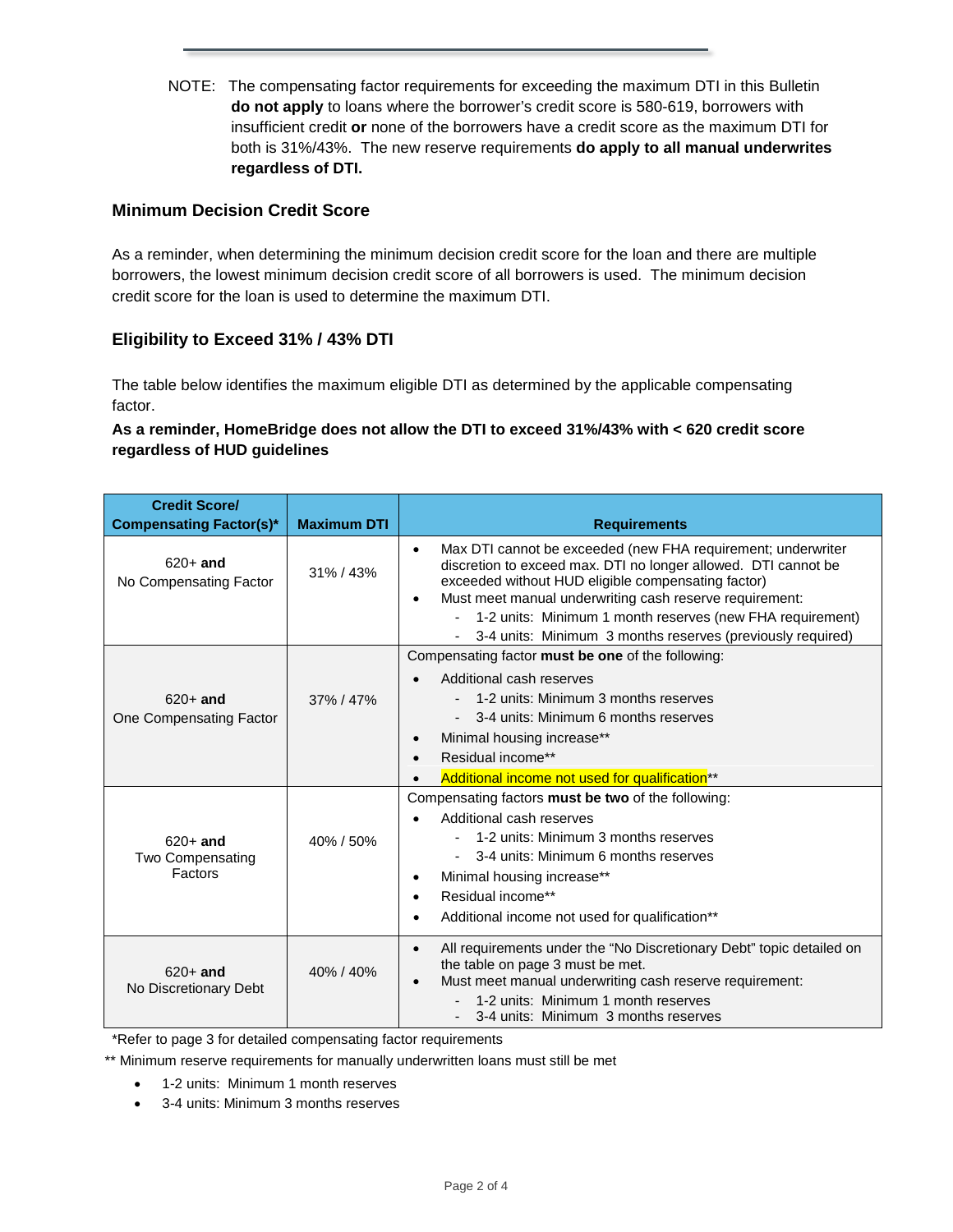## **Compensating Factors**

The table below details eligible compensating factors and the applicable requirements.

|                | <b>Eligible Compensating Factors for</b><br>Manually Underwritten Loans with DTI > 31%/43% |                                                                                                                                                                                                                                                                                                                                     |  |  |  |
|----------------|--------------------------------------------------------------------------------------------|-------------------------------------------------------------------------------------------------------------------------------------------------------------------------------------------------------------------------------------------------------------------------------------------------------------------------------------|--|--|--|
|                | <b>Compensating Factor</b>                                                                 | <b>Requirements</b>                                                                                                                                                                                                                                                                                                                 |  |  |  |
| $\mathbf{1}$ . | <b>Additional Cash</b><br><b>Reserves</b>                                                  | 1 and 2 units: 3 months or more of the total monthly mortgage payment (PITI + MIP)<br>$\bullet$<br>3 and 4 units: 6 months or more of the total monthly mortgage payment (PITI + MIP)<br>Retirement accounts (IRA, 401K, Keogh, etc.) are eligible to satisfy reserve requirements subject to:                                      |  |  |  |
|                |                                                                                            | Maximum 60% of the vested account, minus any outstanding loan balance(s) may be used<br>$\bullet$<br>(any funds used for loan settlement must be excluded)                                                                                                                                                                          |  |  |  |
|                |                                                                                            | The account allows for withdrawals other than for retirement, death or employment termination.<br>If not, the funds are ineligible towards reserves.<br>The following are ineligible to meet reserve requirements:                                                                                                                  |  |  |  |
|                |                                                                                            | Any cash-back from the transaction<br>$\bullet$                                                                                                                                                                                                                                                                                     |  |  |  |
|                |                                                                                            | Gift or borrowed funds                                                                                                                                                                                                                                                                                                              |  |  |  |
|                |                                                                                            | Equity in other real estate owned                                                                                                                                                                                                                                                                                                   |  |  |  |
| 2.             | <b>Minimal Housing</b>                                                                     | Minimal housing increase defined as:                                                                                                                                                                                                                                                                                                |  |  |  |
|                | <b>Increase</b>                                                                            | New monthly mortgage payment (PITI + MIP) does not exceed the current housing payment by<br>٠<br>the lesser of:<br>$-$ \$100, or                                                                                                                                                                                                    |  |  |  |
|                |                                                                                            | - 5% of the current housing payment, and                                                                                                                                                                                                                                                                                            |  |  |  |
|                |                                                                                            | Borrower must have a documented 12 month housing history; if 12 months housing cannot be<br>$\bullet$                                                                                                                                                                                                                               |  |  |  |
|                |                                                                                            | documented the minimal housing increase cannot be used as a compensating factor. The<br>following applies to the required housing history:                                                                                                                                                                                          |  |  |  |
|                |                                                                                            | Purchase and rate/term refinance transactions:                                                                                                                                                                                                                                                                                      |  |  |  |
|                |                                                                                            | - Maximum 1x30 in previous12 months                                                                                                                                                                                                                                                                                                 |  |  |  |
|                |                                                                                            | - Cash-out transactions: 0x30 in previous 12 months                                                                                                                                                                                                                                                                                 |  |  |  |
|                |                                                                                            | Refer to the HomeBridge FHA matrix for documentation requirements                                                                                                                                                                                                                                                                   |  |  |  |
| 3.             | <b>No Discretionary Debt</b>                                                               | May be considered a compensating factor when:                                                                                                                                                                                                                                                                                       |  |  |  |
|                |                                                                                            | The only open account with an outstanding balance that is not paid off monthly is the<br>$\bullet$<br>borrower's mortgage (N/A to purchase borrowers who currently rent), and                                                                                                                                                       |  |  |  |
|                |                                                                                            | The borrower's credit report indicates established tradelines, open for a minimum of 6 months,<br>$\bullet$<br>in the borrower's name (authorized user accounts not eligible), and                                                                                                                                                  |  |  |  |
|                |                                                                                            | The borrower has paid any account balances in full for the previous 6 months (documentation<br>$\bullet$<br>of payment is required)                                                                                                                                                                                                 |  |  |  |
|                |                                                                                            | Refer to the HomeBridge FHA matrix for documentation requirements                                                                                                                                                                                                                                                                   |  |  |  |
| 4.             | <b>Additional Income</b><br>(income that was not used                                      | The following additional income is eligible, if not used for qualification:<br>Bonus,<br>$\bullet$                                                                                                                                                                                                                                  |  |  |  |
|                | to qualify for the loan)                                                                   | Overtime,<br>$\bullet$                                                                                                                                                                                                                                                                                                              |  |  |  |
|                |                                                                                            | Part-time/seasonal<br>$\bullet$                                                                                                                                                                                                                                                                                                     |  |  |  |
|                |                                                                                            | The borrower must be able to document receipt of the income for a minimum of 1 year but < 2 years<br>and is likely to continue AND if the income had been used for qualifying the DTI would not be more<br>than 37%/47%.                                                                                                            |  |  |  |
|                |                                                                                            | Eligible as follows:                                                                                                                                                                                                                                                                                                                |  |  |  |
|                |                                                                                            | If DTI will not exceed 37%/47% may be used as the only compensating factor; no additional                                                                                                                                                                                                                                           |  |  |  |
|                |                                                                                            | compensating factor required.                                                                                                                                                                                                                                                                                                       |  |  |  |
|                |                                                                                            | If DTI exceeds 37%/47% but is not more than 40%/50% another compensating factor is required<br>in addition to using additional income.                                                                                                                                                                                              |  |  |  |
|                |                                                                                            | NOTE: Income from anyone not a borrower on the loan may not be used (non-borrowing spouse,<br>domestic partner, etc.)                                                                                                                                                                                                               |  |  |  |
| 5.             | <b>Residual Income*</b>                                                                    | Eligible subject to VA residual income guidelines.                                                                                                                                                                                                                                                                                  |  |  |  |
|                |                                                                                            | All of the borrower's household members are counted regardless of the relationship to the<br>borrower or if they will be on the loan with the exception of "self-sufficient" household<br>members (i.e. the household member who fully supports themselves, with verifiable income,<br>and that income was not used for qualifying) |  |  |  |
|                |                                                                                            | Residual income is determined by taking the gross monthly income of all occupying<br>$\bullet$<br>borrowers and deducting the following:                                                                                                                                                                                            |  |  |  |
|                |                                                                                            | Federal and state taxes, social security, retirement (use figures from current paystub)                                                                                                                                                                                                                                             |  |  |  |
|                |                                                                                            | Proposed housing payment (PITI + HOA, assessments, if applicable)<br>Fixed monthly debt/obligations, and                                                                                                                                                                                                                            |  |  |  |
|                |                                                                                            | Expected home maintenance/utility costs (calculated at 14¢ per square foot).                                                                                                                                                                                                                                                        |  |  |  |
|                |                                                                                            | NOTE: Non-taxable income cannot be grossed-up to meet residual income requirements.                                                                                                                                                                                                                                                 |  |  |  |

\* Refer to page 4 for residual income charts